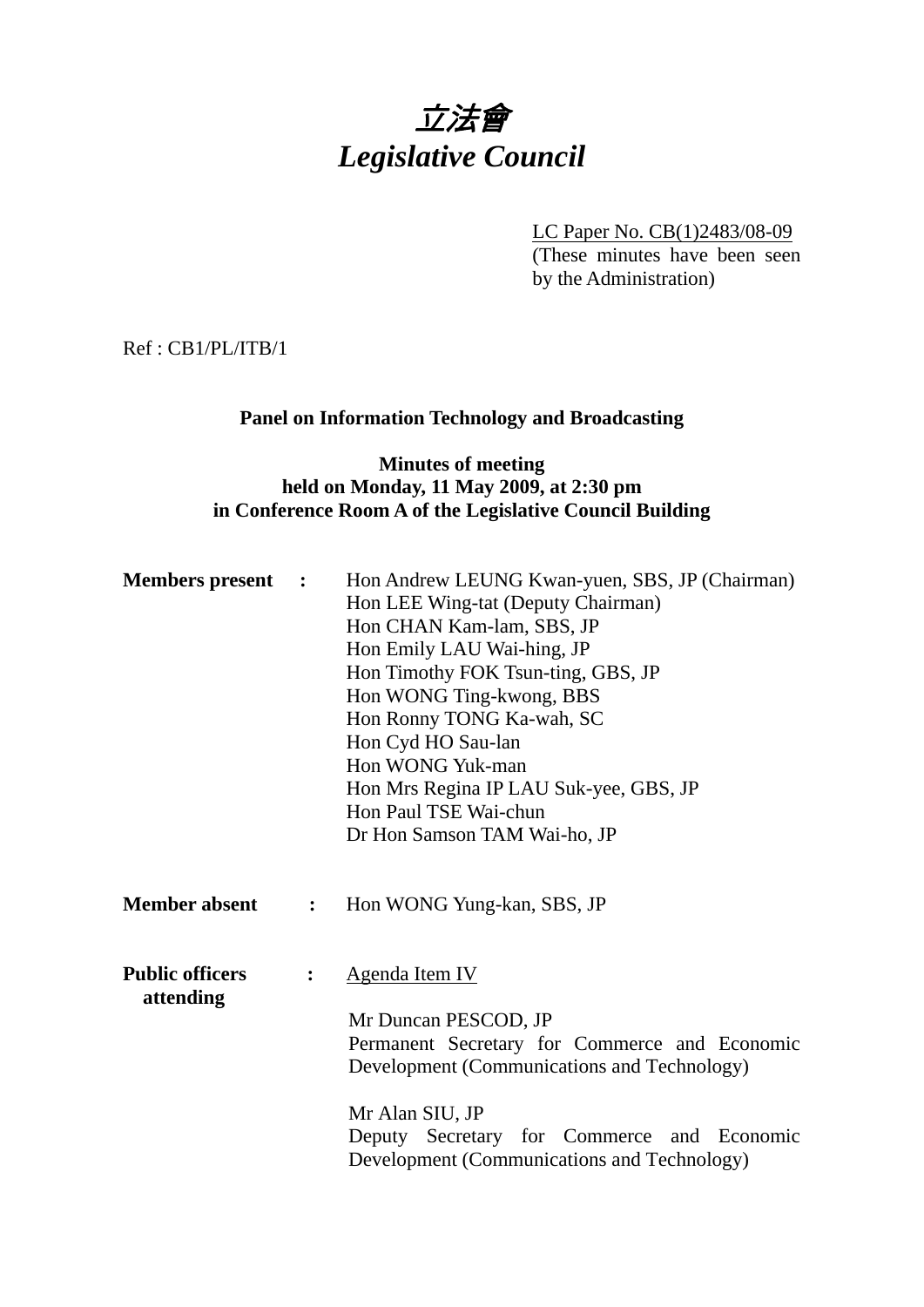Mr Kevin CHOI Principal Assistant Secretary for Commerce and Economic Development (Communications and Technology)A

Mr T F SO Assistant Director (Operation) Office of the Telecommunications Authority

Agenda Item V

Mr Gregory SO, JP Under Secretary for Commerce and Economic Development

Mr Duncan PESCOD, JP Permanent Secretary for Commerce and Economic Development (Communications and Technology)

Mr Jeremy GODFREY Government Chief Information Officer

Mr Stephen MAK, JP Deputy Government Chief Information Officer (Consulting and Operations)

Ms Ava CHIU Deputy Government Chief Information Officer (Policy and Customer Service)

Agenda Item VI

Mr Duncan PESCOD, JP Permanent Secretary for Commerce and Economic Development (Communications and Technology)

Mr Alan SIU, JP Deputy Secretary for Commerce and Economic Development (Communications and Technology)

Ms Ida LEE Principal Assistant Secretary for Commerce and Economic Development (Communications and Technology)B

Ms Maisie CHENG Commissioner for Television and Entertainment Licensing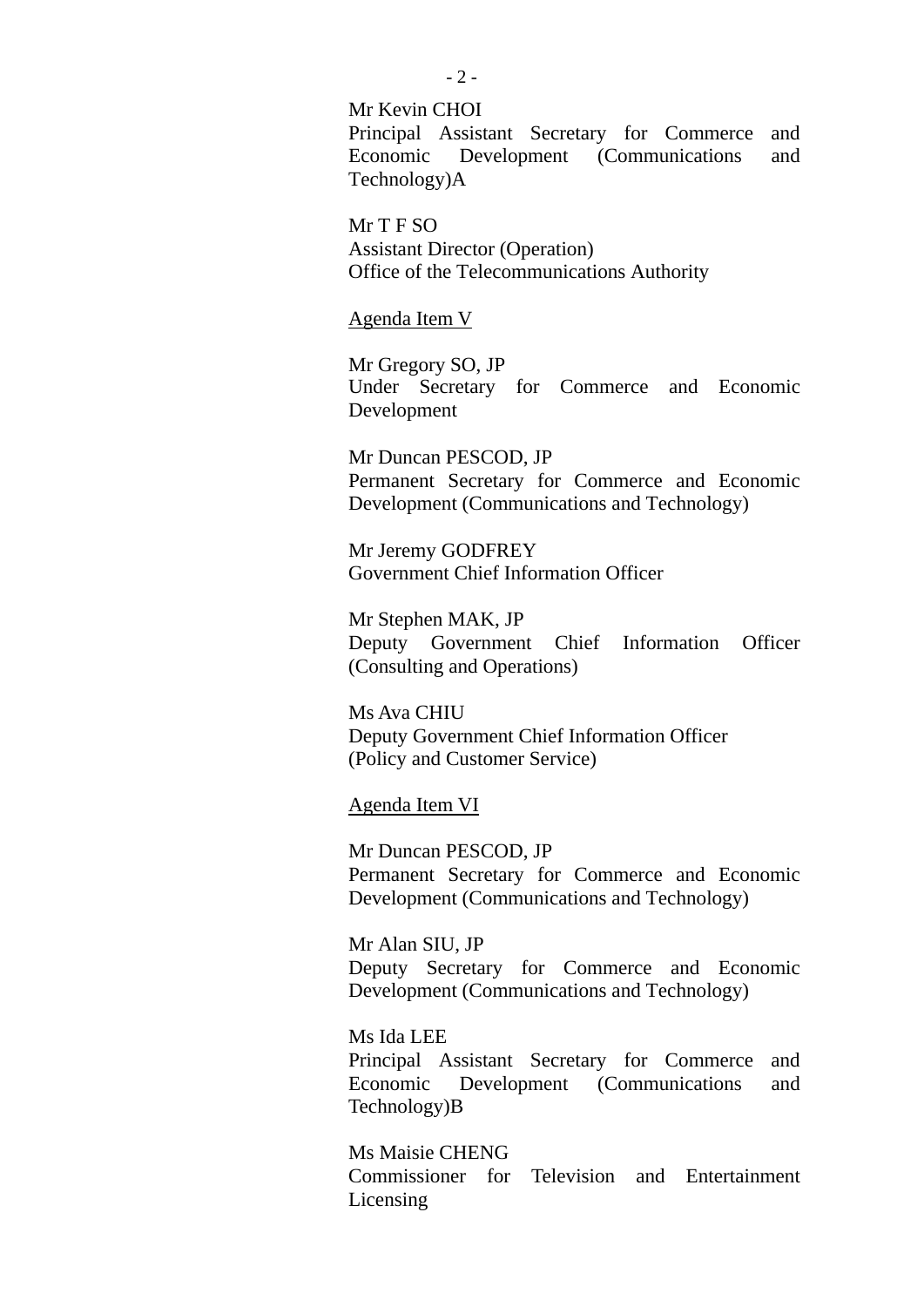| <b>Clerk in attendance :</b> | Ms YUE Tin-po<br>Chief Council Secretary (1)3       |
|------------------------------|-----------------------------------------------------|
| <b>Staff in attendance</b>   | $:$ Ms Annette LAM<br>Senior Council Secretary (1)3 |
|                              | Mr Joey LO<br>Council Secretary (1)3                |
|                              | Ms May LEUNG<br>Legislative Assistant (1)6          |

**I. Confirmation of minutes of meeting**   $(LC$  Paper No.  $CB(1)1269/08-09$  -- Minutes of meeting held on 8 December 2008) Action

The minutes of the meeting held on 8 December 2008 were confirmed.

#### **II. Information paper issued since last meeting**

2. Members noted that no paper had been issued since the last meeting held on 7 April 2009.

#### **III. Date of next meeting and items for discussion**  $(LC$  Paper No.  $CB(1)1492/08-09(01)$  -- List of outstanding items for discussion

LC Paper No.  $CB(1)1492/08-09(02)$  -- List of follow-up actions)

3. Members noted that the next Panel meeting would be held on Monday, 8 June 2009 at 2:30 pm to discuss the following items proposed by the Administration:

- (a) Review of the Public Non-Exclusive Telecommunications Services and Services-Based Operator Licensing Regimes; and
- (b) Report on the follow-up actions for fixed mobile convergence.

4. Members noted that the Administration had provided a written response to members' concern about the review of the administration of Internet domain names in Hong Kong raised at the meeting held on 7 April 2009. Ms Emily LAU and Mr Ronny TONG suggested, and members agreed, to include the item in the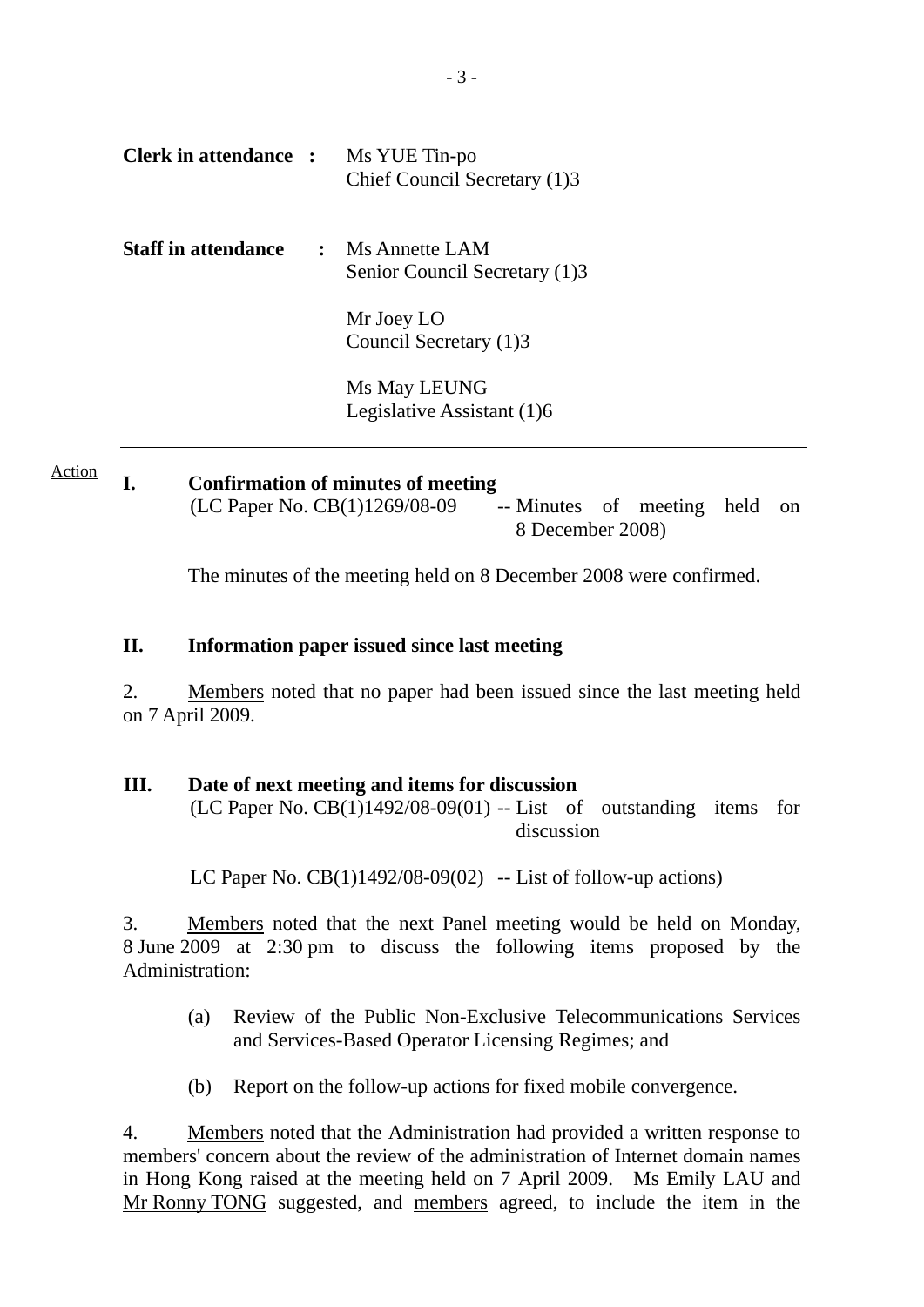agenda for the June meeting.

5. Ms Emily LAU and Mr LEE Wing-tat expressed grave concern over the deferral in releasing the consultation paper on public service broadcasting and the future of the Radio Television Hong Kong as well as the opening up of radio/TV channels for use by the community. They urged that the Secretary for Commerce and Economic Development be invited to brief the Panel before the end of the current legislative session on the latest progress of the matter and the timetable for the consultation exercise. The Chairman instructed the Secretariat to follow up with the Administration for the meeting arrangements.

(*Post-meeting note*: The item "Public consultation on public service broadcasting including issues related to the future of Radio Television Hong Kong and the opening up of radio/TV channels for use of the community" was scheduled to be discussed at the Panel meeting to be held on 13 July 2009.)

| IV. | Digital terrestrial television update                                                    | (LC Paper No. $CB(1)1492/08-09(03)$ -- Administration's paper on progress<br>update on the implementation of<br>digital terrestrial television<br>broadcasting                                                                                              |
|-----|------------------------------------------------------------------------------------------|-------------------------------------------------------------------------------------------------------------------------------------------------------------------------------------------------------------------------------------------------------------|
|     |                                                                                          | LC Paper No. $CB(1)1492/08-09(04)$ -- Paper on the update on the<br>progress of the implementation of<br>terrestrial television<br>digital<br>broadcasting in Hong Kong<br>prepared by the Legislative<br>Council Secretariat (updated<br>background brief) |
|     |                                                                                          | LC Paper No. $CB(1)1505/08-09(01)$ -- Submission from a member of the<br>public expressing concern about<br>the progress of the implementation<br>of digital terrestrial television<br>broadcasting in Hong Kong<br>(Chinese version only)                  |
|     | <i>(tabled at the meeting and</i> )<br>subsequently issued via e-mail on<br>12 May 2009) | LC Paper No. CB(1)1556/08-09(01) -- Administration's paper on digital<br>terrestrial television<br>update<br>presentation<br>(power-point)<br>material)                                                                                                     |

6. With the aid of power-point, Principal Assistant Secretary for Commerce and Economic Development (Communications and Technology)A (PAS(CT)A) updated members on the latest development of digital terrestrial television (DTT)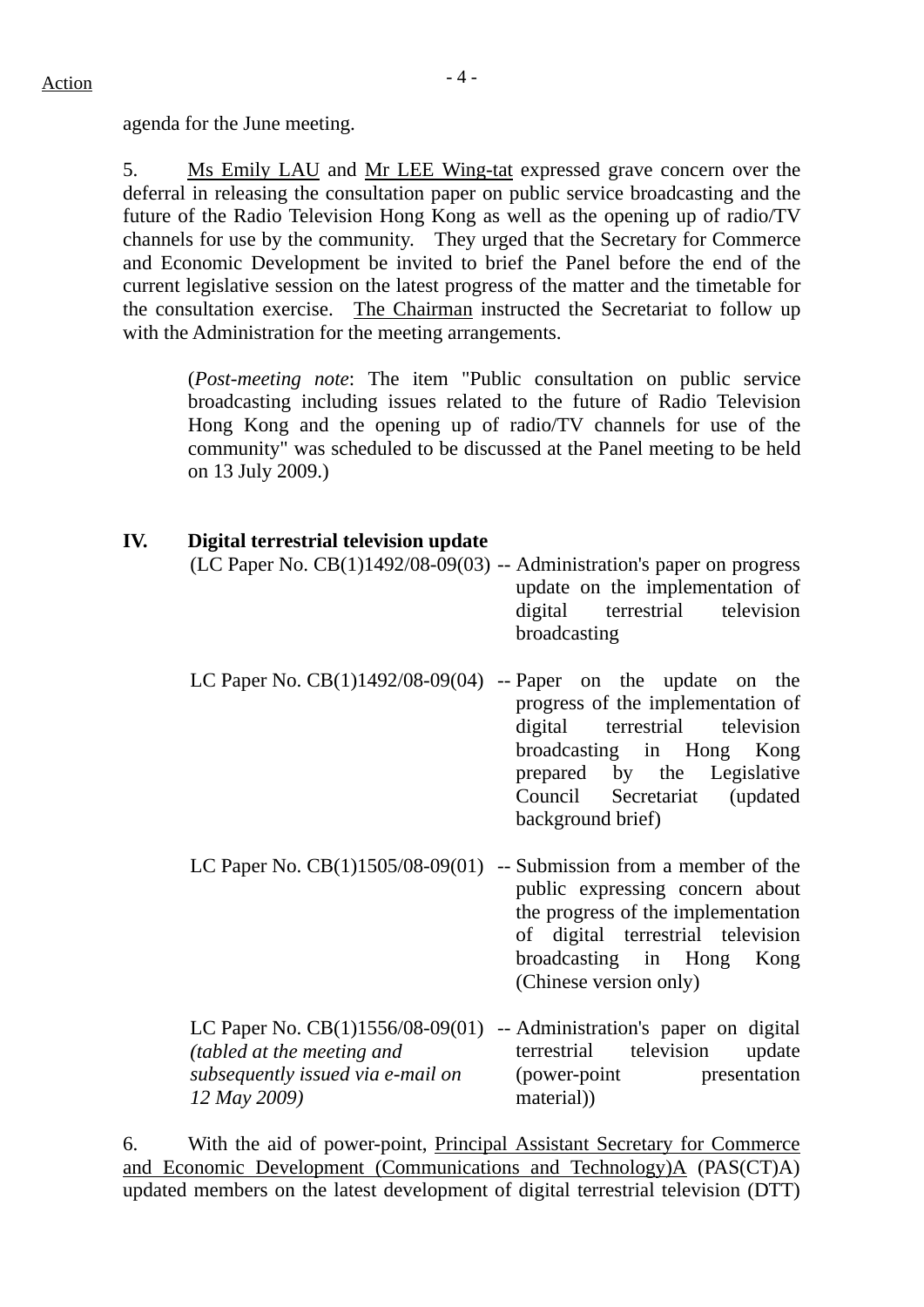services since the official launch by the two domestic free television programmes service licensees, i.e. Asia Television Limited (ATV) and Television Broadcasts Limited (TVB) on 31 December 2007. He briefed members on the progress of the phased network rollout, DTT programme channels of ATV and TVB, as well as market supply of consumer products including DTT receivers and integrated digital TV (iDTV) sets. He also updated members on public response, DTT take-up, publicity, and consumer education programmes, details of which were set out in the Administration's paper (LC Paper No. CB(1)1492/08-09(03)) and power-point presentation material (LC Paper No. CB(1)1556/08-09(01)). Members noted that the DTT network had been expanded to cover 18 districts, serving 75% of the population in August 2008. The launch of five new fill-in stations by end 2009 would further extend the coverage to 85% of the population, or an additional 700 000 people. With the construction of 17 more transmitting stations between 2010 and 2011, the ultimate DTT coverage would be on a par with that of existing analogue coverage.

#### Discussion

#### *Improving programme quality and content*

7. Mr CHAN Kam-lam noted that ATV and TVB currently shared one multiplex to simulcast their four analogue television programmes. In addition, they each took up one additional multiplex to provide new DTT channels. He was of the view that although technological advances had generally improved the reception quality, the digital and high-definition television (HDTV) programming of both ATV and TVB in terms of quality and variety were far from satisfactory. While he appreciated that programme development and scheduling were commercial decisions of individual broadcasters, he hoped that the Government would urge the two free TV broadcasters to expedite their programme development and deliver more diversified and higher quality digital TV entertainment to Hong Kong viewers. He also called on the Government to explore measures to bring in competition to increase programme choices for the viewing public. Referring to the recent press reports about ATV's plan to cut down on its HDTV programmes, Dr Samson TAM asked whether the Administration had any plan to bring in new competitor(s).

8. In response, the Permanent Secretary for Commerce and Economic Development (Communications and Technology) (PSCED(CT) said that the Beijing Olympics held in August 2008 had helped drive the interest and boosted the digital take-up significantly. This showed that programme quality and content was a key factor governing the DTT take-up rate. He highlighted that since the launch of DTT services, the two broadcasters had been striving to introduce a new variety of programmes and to revise their programmes strategy and programming schedule with a greater reference to audience preference and market needs. On top of a round-the-clock HDTV channel introduced since the kick-start in end-2007, TVB had introduced two new standard-definition television (SDTV) channels, one targeting the younger generation, and the other a 24-hour interactive news channel.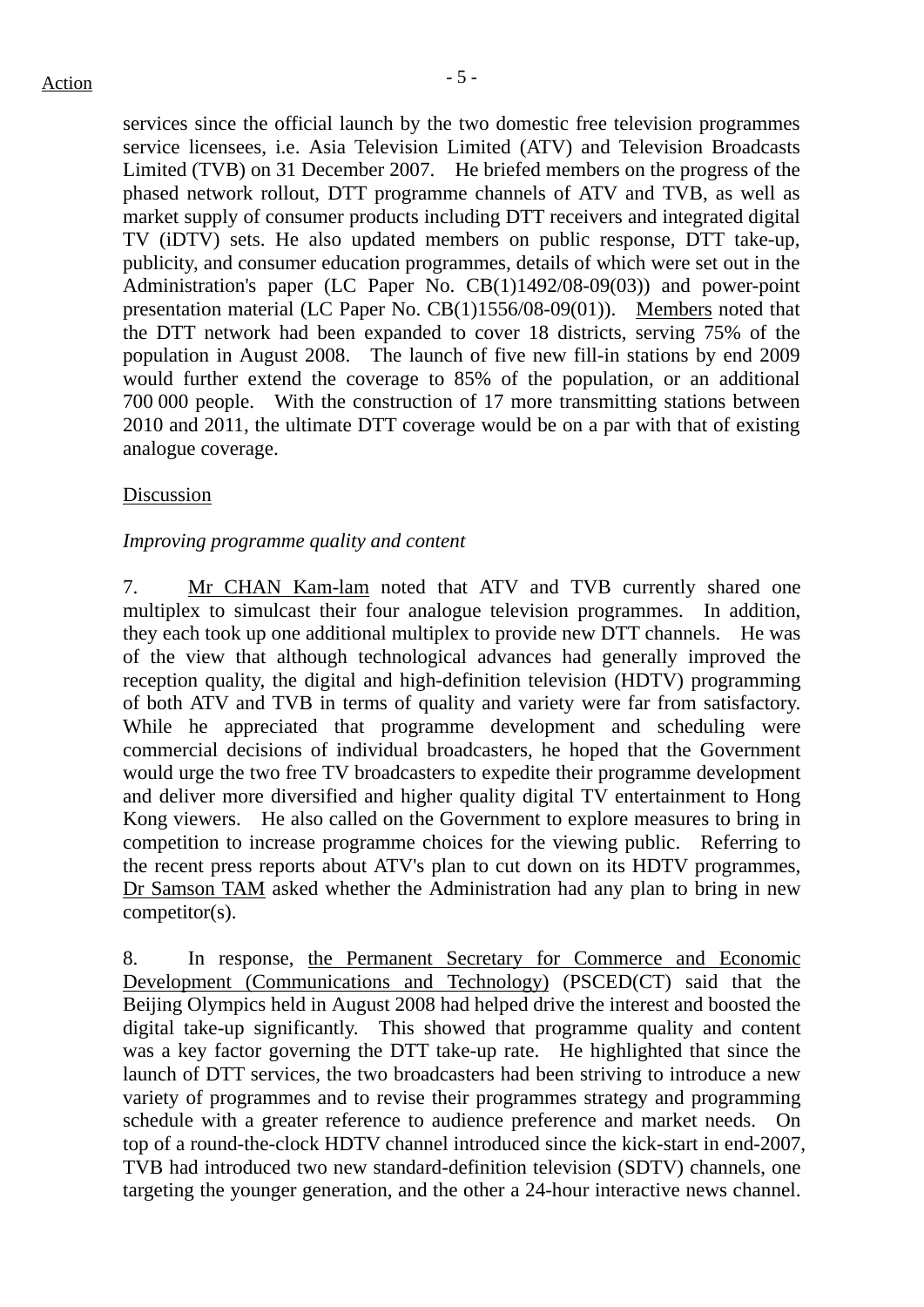On the other hand, ATV had provided a combination of HDTV and SDTV channels featuring programmes originated from Hong Kong, the Mainland and Taiwan, and would launch an SDTV infotainment channel featuring mainly local productions in late 2009. The Office of the Telecommunications Authority (OFTA) would continue to hold regular meetings and discussions with ATV and TVB to follow up on issues related to the DTT network roll out as well as programme development. He stressed that the development of digital programmes was an on-going process and the Administration would encourage the two broadcasters to enrich their digital TV programmes and introduce other value-added services. The Broadcasting Authority was now conducting the mid-term review of the licences of the two broadcasters. Both ATV and TVB would have to submit their six-year investment plans that would also contain their programming proposal. Public hearings would be held for members of the public to express their views on the services provided by the two licensees. Apart from the two free TV broadcasters providing DTT programmes, the Government had provided resources for the Radio Television Hong Kong to produce their own HDTV programmes or outsource its programme production to bring in more variety and new perspective.

#### *DTT take-up and the timing of the analogue switch-off*

9. Mr Ronny TONG enquired about the Government's plan for phasing out analogue broadcasting and the timing for the analogue switch-off. While he appreciated that the analogue-to-digital migration would result in more effective deployment of the spectrum, Mr TONG expressed concern that households who could not afford to purchase DTT receivers or iDTV sets would be deprived of free television programme services as a result of the termination of analogue broadcasting. He opined that the Government should adopt a more flexible approach in retaining analogue broadcasting instead of setting a deadline for a complete switch-off, forcing people to change to a more expensive form of entertainment.

10. Dr Samson TAM held the view that given the general world trend and the economic benefits of the switching over to digital broadcasting, the Administration should actively explore measures to encourage and facilitate an early take-up of DTT so that economic benefits of a switch-over could be realized as early as possible. He urged the Administration to draw up a timetable for the analogue switch-off on the basis of some objective criteria such as the DTT take-up rate, and the proportion of population/households that had switched over to DTT. Noting that 75% of the Hong Kong population were already covered by the DTT network in August 2008 and that only 72 6000 households had switched to DTT via set-top boxes, iDTV sets or computers, Dr TAM expressed concern about the low DTT take-up. He asked whether the Administration would consider providing economic incentives/financial assistance to low-income families who could not afford the cost of the switch-over.

11. PSCED(CT) said that as DTT broadcasting had been rolled out for only 15 months, it was too early at the present stage to make a decision on the timing of the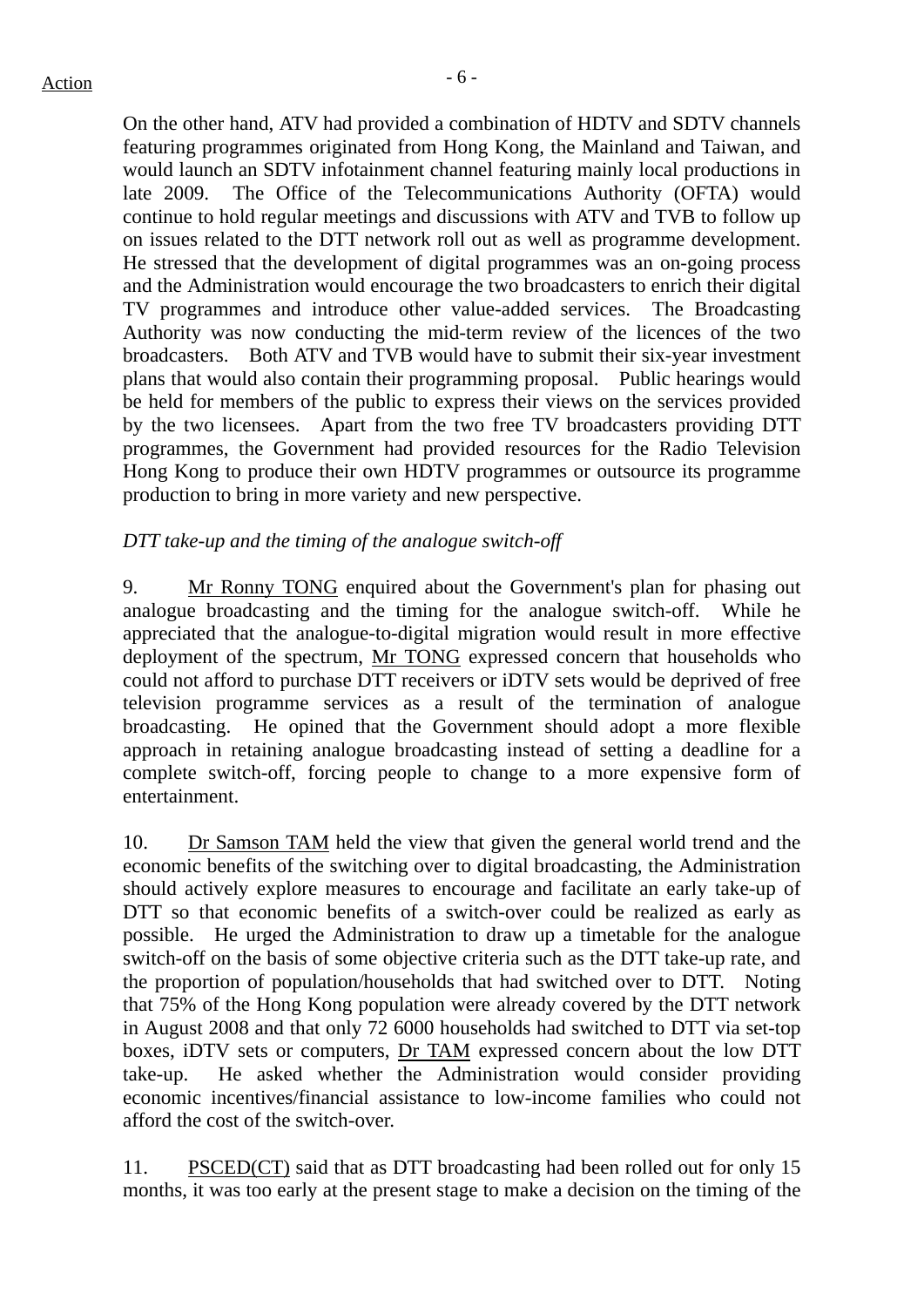switch-off. The Administration would continue to monitor the extent of DTT coverage, the DTT take-up rate, the price of DTT receivers and consumers' readiness before taking a decision on the timing of the analogue switch-off. The Administration, in collaboration with the Consumer Council and other relevant organizations, had rolled out a series of promotion and publicity programmes to promote public understanding and early take-up of DTT services. To facilitate the public to check the current status of DTT coverage of a particular residential or commercial premises, the OFTA had provided a free hotline and e-mail services for public enquiries, and launched an on-line database on DTT coverage and the DTT-readiness of various buildings. Moreover, the overall prices of DTT receivers were expected to continue to fall, providing added incentives for consumers to switch over to enjoy better quality audio-visual experience provided by DTT services. As such, while there was a switch-over cost, the nominal additional cost of purchasing a DTT receiver was relatively small as the reception of digital programmes, same as analogue programmes, was free. The Administration would also make reference to overseas experience in countries such as France, the United States and the United Kingdom and take into consideration various options, including the provision of subvention to encourage a switch-over.

12. The Chairman noted that in some overseas countries, such as the United States, DTT programmes were made available to households through cable TV network. He asked whether the Administration would consider adopting this approach for cost saving in constructing DTT transmission network, and also to enable more households to receive HDTV programmes without having to purchase DTT receivers.

13. In response, PSCED(CT) and PAS(CT)A said that different countries had adopted different models to cater for their needs according to their unique circumstances. In view of wide geographical area of the United States and in order to supplement the transmission network of terrestrial TV, cable TV was required to transmit terrestrial TV programmes to households through their network. However, such approach might discourage terrestrial TV operators from investing in programme and network development, thus hampering the overall development of terrestrial TV. Unlike the United States, the two domestic free TV programme service licensees in Hong Kong were required to provide universal coverage as Hong Kong was a relatively compact geographical area and densely populated city. This would be conducive to the continued development of terrestrial TV in Hong Kong, and the viewing public in Hong Kong would have the benefit of a wide range of programme choices offered by free TV, pay TV, broadband TV, and IPTV. Apart from the general entertainment programmes, the extensive coverage of different networks would also enable the transmission of important information in case of emergencies.

14. In response to Mr Ronny TONG's enquiry about the use of the spectrum to be freed up after the termination of analogue broadcasting, PSCED(CT) said that the spare spectrum released could be usefully deployed for a number of new value-added services such as mobile television, new interactive multimedia services,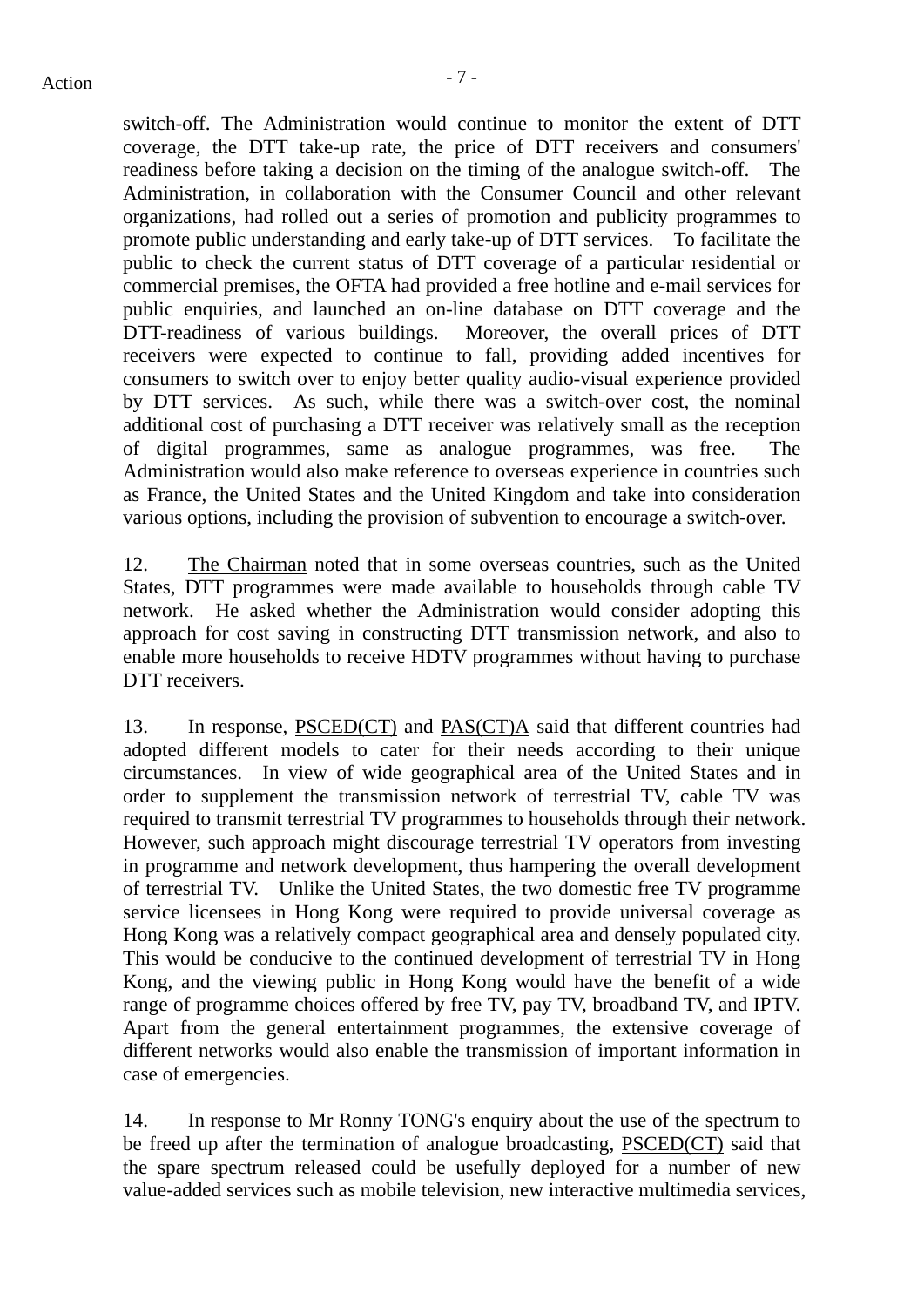and applications. He highlighted that the Administration had yet to form its views on the future deployment of the released spectrum and would consult the Panel as and when appropriate.

15. The Chairman referred to the submission from a member of the public on the subject (LC Paper No. CB(1)1505/08-09(01)) and requested the Administration to provide a written response to the concerns raised.

(*Post-meeting note*: The Administration's written response was circulated to members vide LC Paper No. CB(1)1799/08-09(01) on 3 June 2009.)

## **V. Progress update on E-Government development**

16. At the invitation of the Chairman, Under Secretary for Commerce and Economic Development (USCED) briefed members on the latest progress on E-Government development, as set out in the Administration's paper (LC Paper No. CB(1)1492/08-09(05)).

Discussion

# *Developing the professional workforce*

17. Dr Samson TAM said that it was important for the Administration to ensure that the Office of the Government Chief Information Officer (OGCIO) and other Government departments had sufficient IT professionals to drive the E-Government programme. There had been feedbacks from the industry that contract staff employed by the Information Technology Management Unit (ITMU) for provision of IT support to various Government departments did not possess the right skills and experience to manage IT initiatives. In addition, the hiring of contract staff would affect the service continuity of the ITMU. He opined that more resources should be provided to recruit competent IT project managers in the Government. With the advent of the information age, he enquired whether and when the Administration would resume the recruitment of IT professionals for the civil service.

18. In response, Government Chief Information Officer (GCIO) advised that since the inception of the ITMU, the Government had more than doubled the size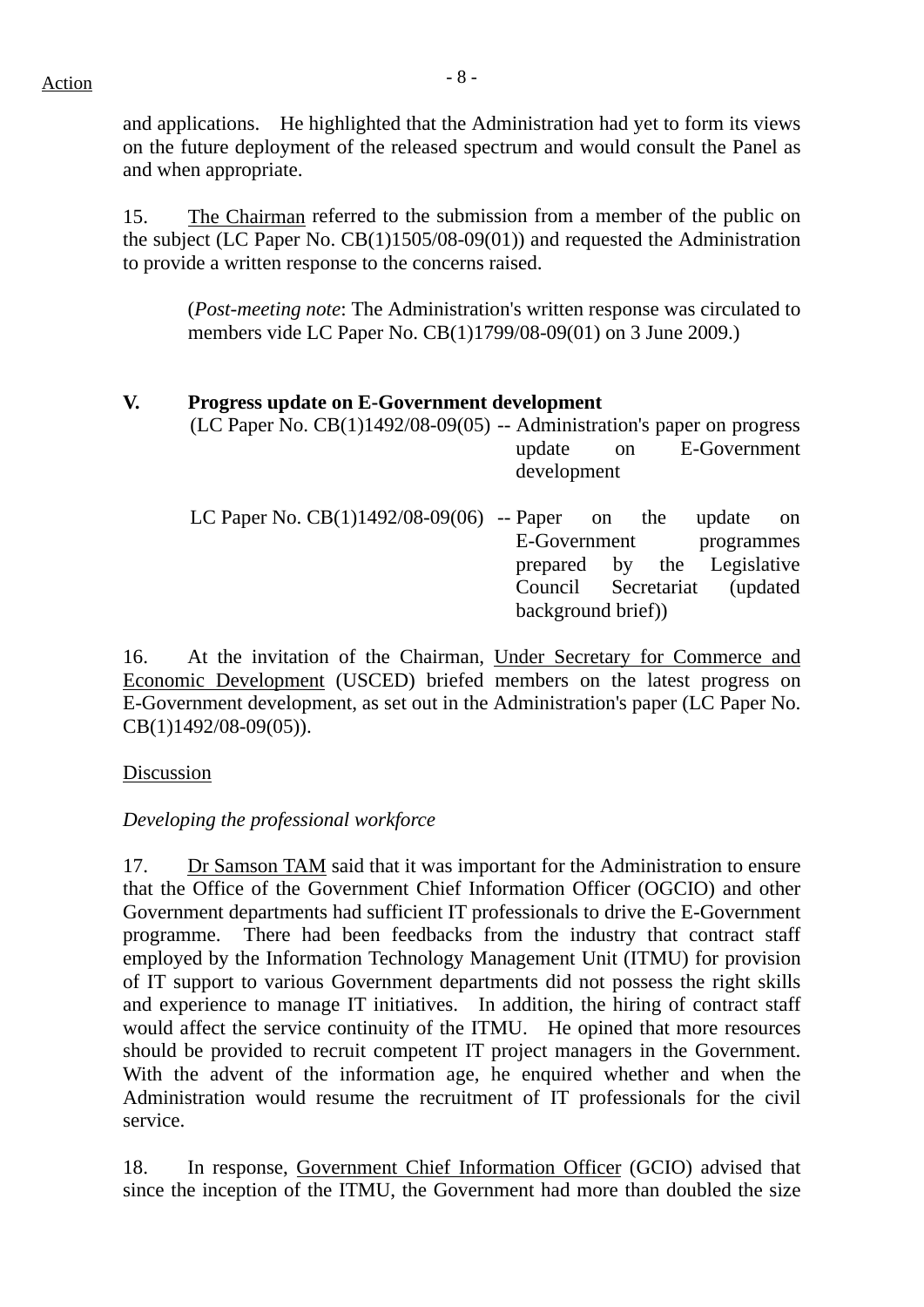of its IT programme without increasing the total number of IT staff within the civil service. This had been achieved through the wider use of outsourcing. Over the years, the role of the Government IT staff had changed from managing IT operations to helping develop IT strategies, shape and manage projects as well as recruit contractors in systems development. To change the future mode of operation of the Government IT profession to meet the challenges of the IT era, the Government IT Skills Framework was launched in 2008 with reference to international best practices. Recognizing the need for staff at an appropriate level of seniority and skills to work on integrating IT strategies with the business strategies of the bureaux/departments, the Administration would make sure that officers responsible for ensuring the quality of strategy and project development were civil servants who were familiar with the best practices expected of the ITMU. While supporting IT projects from a policy perspective, the OGCIO would make sure that bureaux/departments would have a manpower plan for developing IT strategies. In this connection, he informed members that an in-service recruitment exercise had just been run to fill 11 of the vacancies for IT posts. The OGCIO was discussing with the Civil Service Bureau as to how and when open recruitment for the Government's IT professionals would be resumed.

19. Dr Samson TAM pointed out that departmental officers overseeing the work of the ITMUs in various bureaux/departments were mainly directorate officers who were not well-versed in IT and tended to consider IT projects from a user perspective rather than a technical perspective, making it very difficult for the outsourcing suppliers to satisfy their needs, thus causing delay to the completion of the projects. He enquired about the measures taken by the Administration to equip such officers with more IT knowledge so that they could have a more balanced perspective on IT projects. Sharing a similar view, the Chairman opined that apart from administrative skills, the top echelon of the relevant bureaux/departments should possess IT knowledge necessary for managing such projects.

20. Acknowledging the Chairman's view, GCIO and Deputy Government Chief Information Officer (Consulting and Operations) (DGCIO(CO)) responded that it was not necessarily undesirable to consider IT projects from a user perspective. In fact, seasoned project managers were mindful of delivering their services to suit the needs of users. Central support service had been provided to ITMUs of bureaux/departments which might not possess all the necessary expertise in carrying out the IT projects. Individual ITMUs were also required to submit a report on the progress of such projects to the OGCIO every three months.

#### *Engaging the public*

21. Mrs Regina IP expressed support for the E-Government programme which could improve the efficiency of its service delivery and make the Government more accessible to the public. However, she expressed dissatisfaction with the lack of a directly accessible personal e-mail address for most of the senior Government officials, creating the bad image of a "faceless" Government.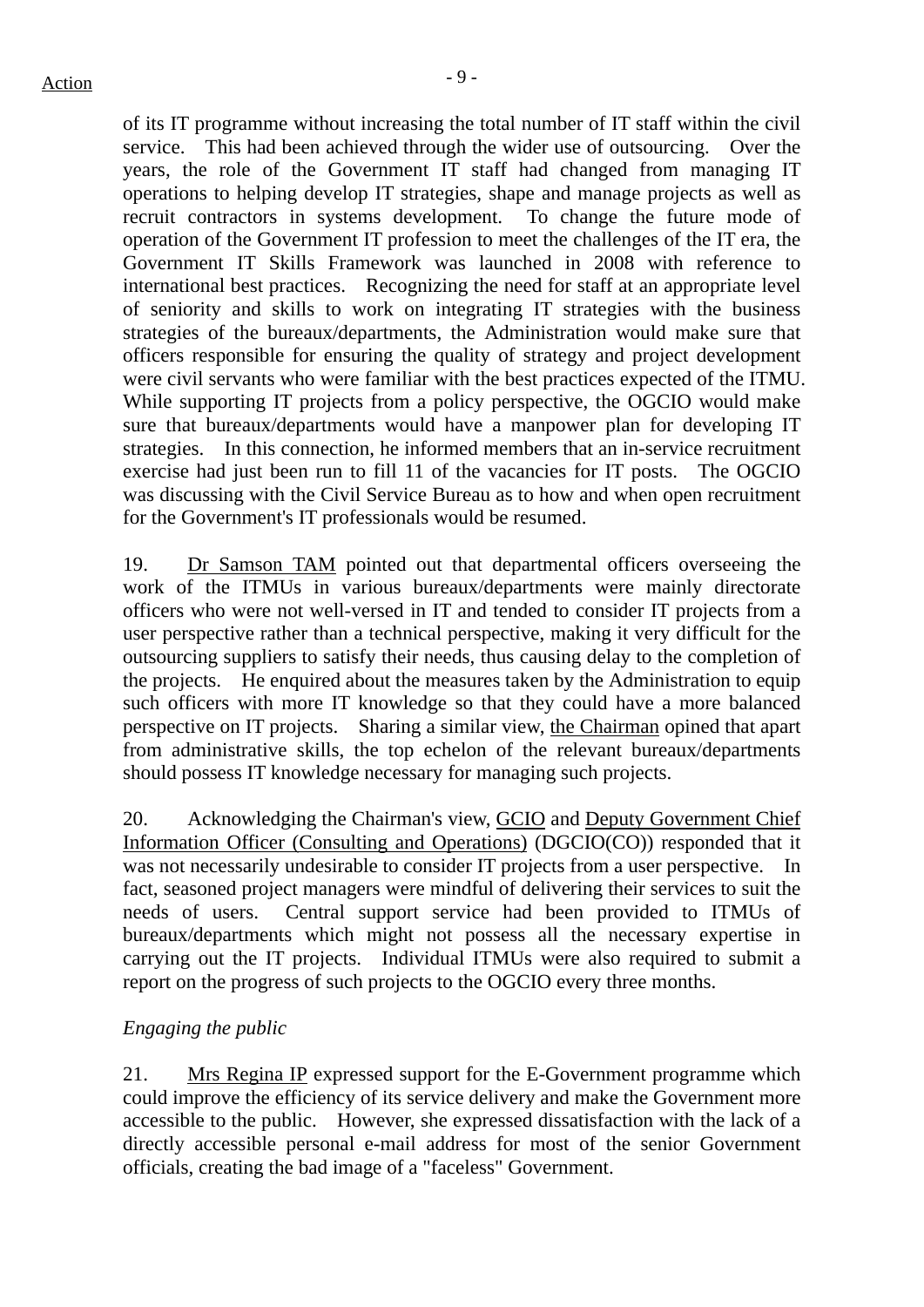Admin

22. In response GCIO and DGCIO(CO) advised that information on personalized e-mail addresses of Government officials were provided via the online Government Telephone Directory. In fulfillment of the Chief Executive's commitment on public engagement announced in the 2008-2009 Policy Address, a study into the most effective means of engaging the public via the Internet was being conducted. The idea of a personalized e-mail address for every senior Government official would be considered in the context of the overall strategy of public engagement.

## *Engaging the small and medium sized enterprises*

23. Mrs Regina IP noted that most of the Government IT projects were awarded to large IT service providers and suppliers. She suggested that the Administration should consider sub-dividing the projects into smaller items, so as to provide more opportunities for SMEs in the IT sector to bid for the contracts. In this connection, she requested the Administration to consider whether the overall Government procurement policy and the Government Procurement Agreement under the World Trade Organization (WTO GPA) would enable local ICT SMEs to bid for contracts for providing IT software programming and consulting services.

24. DGCIO(CO) advised that SMEs were able to participate in Government IT projects and in the provision of hardware, software and consultancy services. In fact, a series of hardware products and professional services had been provided by SMEs through the award of standing offer agreements. He further advised that some major projects were sub-divided into small ones and SMEs had been able to bid for them. There had been an example of SME initially hiring a handful of staff providing IT services to the Government developing into listed companies. At the request of Mrs Regina IP, PSCED(CT) undertook to relay her concern on the Government procurement commitments to the WTO GPA to the Financial Services and the Treasury Bureau.

# *Government Wi-Fi Programme*

25. Noting the popularity of the Government Wi-Fi (Gov*WiFi*) programme, Mr WONG Ting-kwong enquired whether the Administration had carried out any study into the stability and security of the Gov*WiFi* programme. GCIO responded that statistics on the usage of Gov*WiFi* had been regularly collected. So far, no significant complaint about the quality or security of the service had been received. The absence of any negative feedback about the service demonstrated that the service was well-received by the public. DGCIO(CO) added that the Administration was planning to brief the Panel on the progress of implementation of the Gov*WiFi* programme at a future Panel meeting.

# *Public Transport Enquiry Service*

26. Mr WONG Ting-kwong expressed concerned that the Public Transport Enquiry Service (PTES) recently launched by the Transport Department (TD) had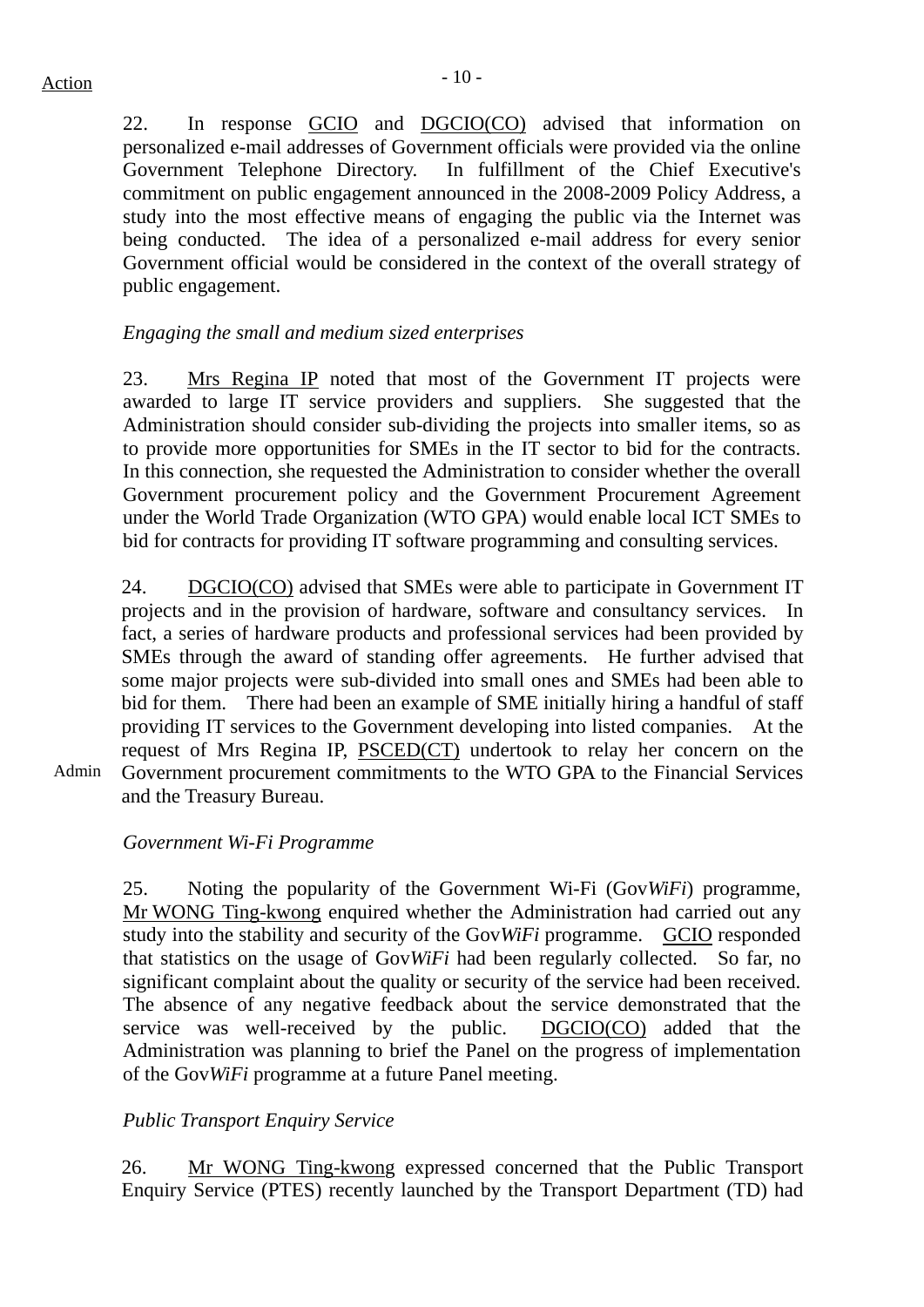been criticized for not being user-friendly and providing accurate information. GCIO responded that there had been an over-capacity problem in the first few days of the launching of the PTES as many users flocked to try out the new system simultaneously. As the TD had been sorting out the problem with the contractor concerned, the system should later be operating more smoothly. GCIO stressed that the PTES had been launched as a pilot service and the TD would be collecting feedbacks on ways to improve the system in the coming six months. In this connection, the Chairman requested the Administration to relay Mr WONG's concern on PTES to the TD for necessary action.

Admin

# **VI. Retention of the non-civil service position of Secretary-General of the Film Development Council**

| $(LC$ Paper No. $CB(1)1492/08-09(07)$ -- Administration's                                                                                                                                                            | paper<br><sub>on</sub><br>retention of the non-civil service<br>position of Secretary-General of<br>the Film Development Council |
|----------------------------------------------------------------------------------------------------------------------------------------------------------------------------------------------------------------------|----------------------------------------------------------------------------------------------------------------------------------|
| LC Paper No. $CB(1)1556/08-09(02)$ -- Administration's<br><i>(tabled at the meeting and</i> Retention of the non-civil service<br>subsequently issued via e-mail on position of Secretary-General of<br>12 May 2009) | paper<br><sub>on</sub><br>the Film Development Council<br>(power-point presentation<br>material)                                 |

#### Presentation by the Administration

27. At the invitation of the Chairman, PSCED(CT) briefed members on the Administration's proposal to retain the non-civil service position of Secretary-General of the Film Development Council (SG/FDC) for a further period of two years, as set out in the Administration Paper (CB(1)1492/08-09(07)). With the aid of power-point, Deputy Secretary for Commerce and Economic Development (Communications and Technology) (DSCED(CT)) briefed members on the salient points of the Administration's proposal. Members noted that the Finance Committee (FC) approved on 6 July 2007 the creation of the position SG/FDC for a period of two years. The SG/FDC position, which was filled through open recruitment, would lapse on 16 November 2009. The Administration therefore proposed to extend the non-civil service position of SG/FDC, currently at the equivalent rank of D2, for a period of two years after the expiry of the current term in November 2009.

#### Discussion

#### *Duration and candidate for the position of SG/FDC*

28. Mr Ronny TONG enquired about the need for the proposed extension of the SG/FDC position for a further period of two years. Sharing a similar view,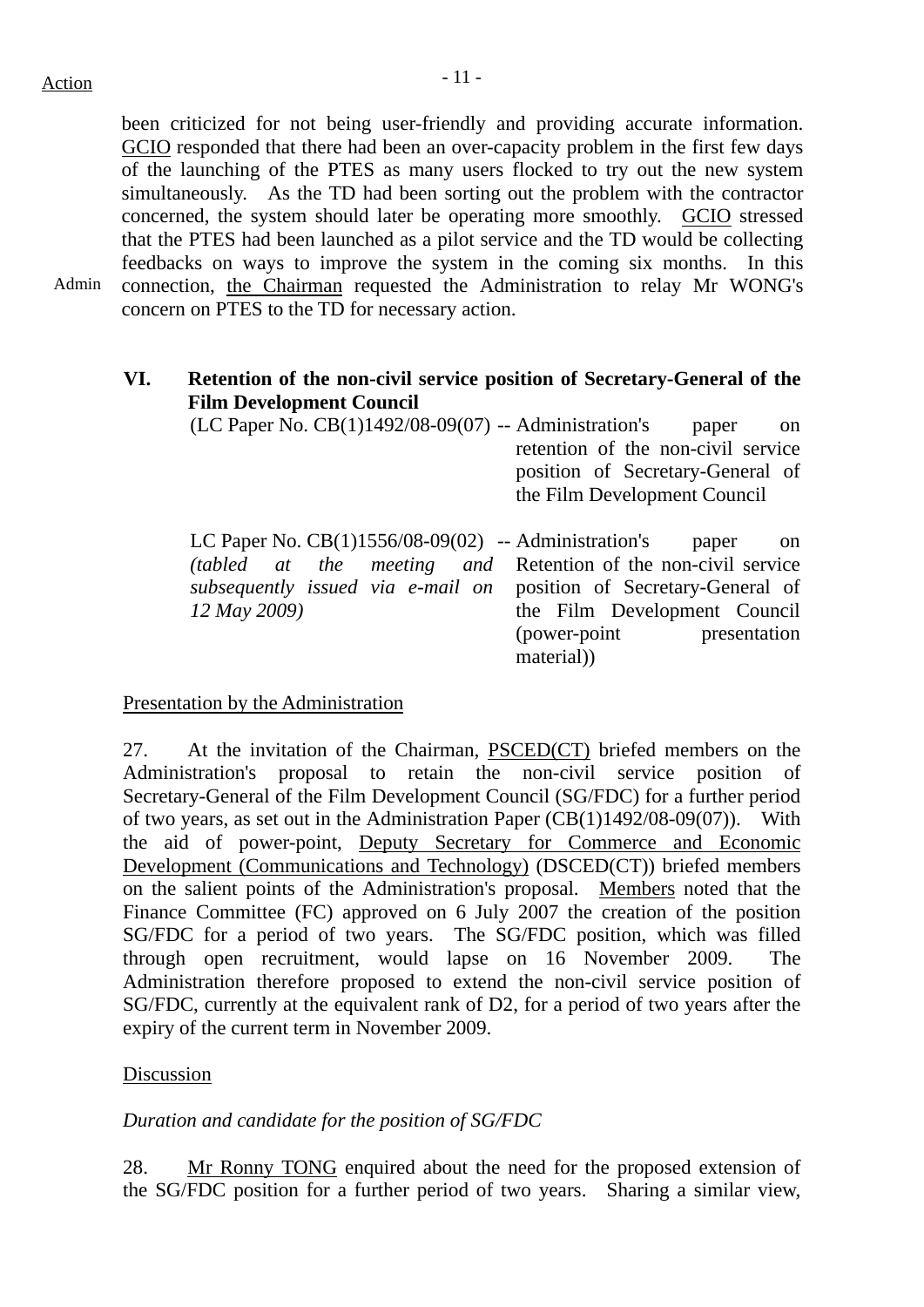Mr Paul TSE opined that the position should be filled by a candidate from the film industry, and enquired if the position would be filled by a new candidate after the extension.

29. DSCED(CT) advised that SG/FDC had been playing a key co-ordinating role in supporting the work of FDC, liaising closely with members of the film industry both locally and overseas. As the FDC Secretariat was reviewing the operation of the Film Development Fund (FDF) in consultation with the film industry, SG/FDC would play a key role in conducting the review, and such work would increase in the coming years in view of the Government's commitment to promote Hong Kong's creative industries. DSCED(CT) added that the SG/FDC position was a non-civil service post which had already been, and would continue to be, filled by a person from the film industry. The Administration was of the view that the input of the incumbent SG/FDC to the development of FDC and FDF had been valuable to the Administration's work in taking forward film projects. As such, the Administration would retain such input from the industry. On the question of whether the SG/FDC position would be filled by a new candidate after the extension, DSCED(CT) advised that the performance of the present incumbent would be assessed in accordance with the normal procedures. He assured members that it was not the Administration's intention to fill the position by a civil servant.

30. Noting that SG/FDC had been playing a key role in supporting the work of FDC, Ms Regina IP enquired about the Administration's rationale for extending the SG/FDC position for only two years. DSCED(CT) advised that as FDF was in the initial phase of operation and SG/FDC was undertaking a review of its operation, the Administration had proposed to extend the position of SG/FDC for two years at this stage to allow SG/FDC to continue his work. In view of the proposed setting up of Create Hong Kong (CreateHK), the Film Services Office (FSO) of the Television and Entertainment Licensing Authority (TELA), including the Secretariat of the FDC along with the SG/FDC position, would be redeployed to the CreateHK. The Administration would look at the revised scope of responsibility of SG/FDC after the redeployment and consider the need for the position in the long run.

#### *Improvement measures for the FDF Scheme*

31. Ms Cyd HO recalled that at the meeting of the Panel on 7 April 2009, the Administration was urged by the industry deputations to streamline the cumbersome FDF application procedures. She enquired about the improvement measures undertaken in this regard. Sharing a similar concern, Mr Paul TSE enquired how SG/FDC, who played an intermediary role between the Administration and the industry, would strike a balance between the need to adhere to civil service procedures and the industry's need for flexibility. In this connection, Ms HO quoted the example of Diva Productions Limited which was in urgent need of the Administration's approval of its funding application before June 2009, but was hampered by bureaucracy. Ms HO also expressed concern over the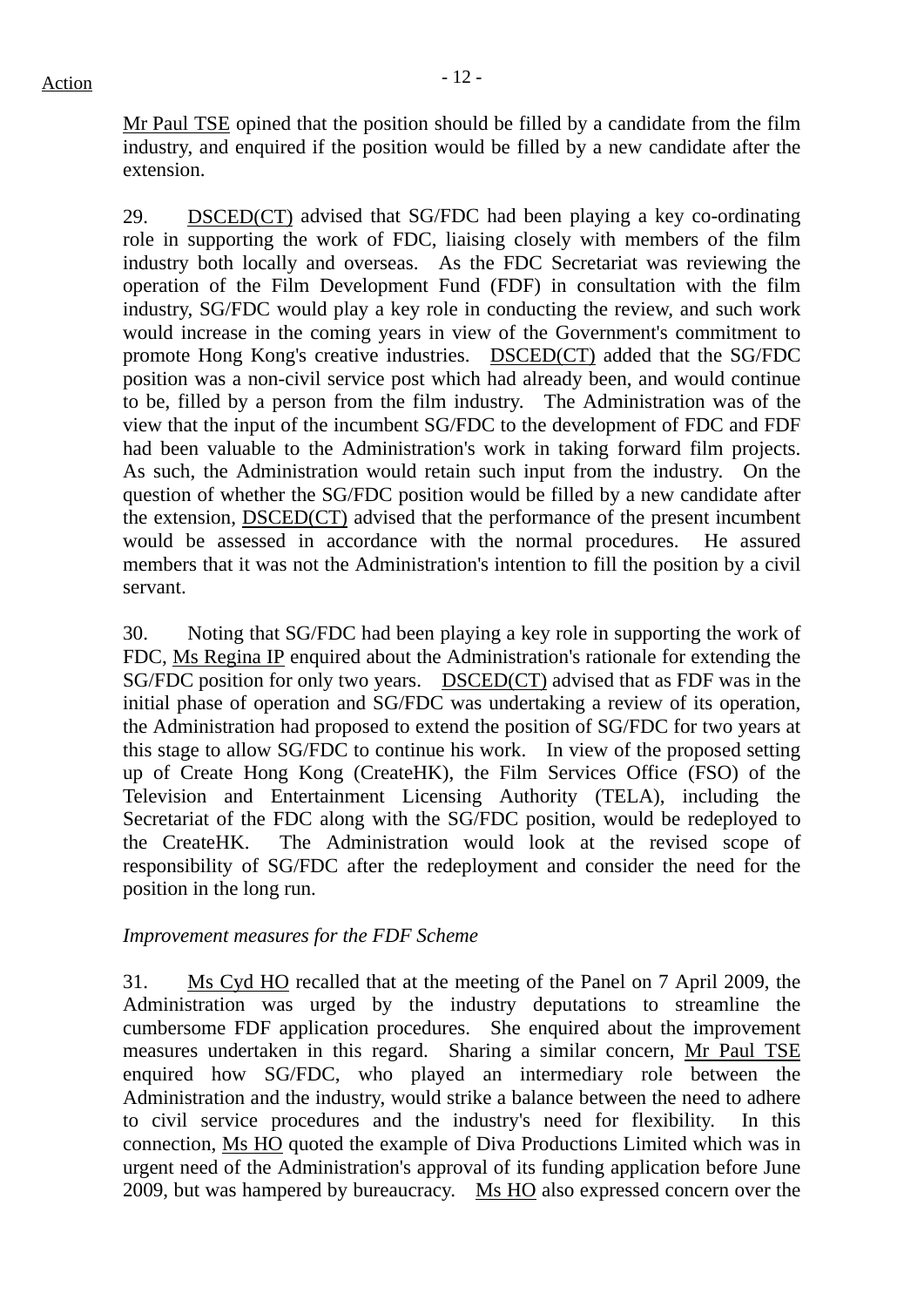possible loss of film-related traditional skills such as costume and wig making if the number of films produced continue to dwindle as a result of the contraction of the industry.

32. DSCED(CT) agreed that there was room for improvement in the FDF Scheme. The filling of the SG/FDC post by a person from the film industry aimed at formulating policies and measures which catered for the needs of the industry. Improvements were being made in this regard. For instance, FDF had already approved 12 applications for financing film production with a total funding of around \$33 million. On preserving traditional skills, DSCED(CT) advised that the Administration had been subsidizing film-related training courses through FDF, and would continue to promote FDF to the industry. The Commissioner for Television and Entertainment Licensing (CTEL) added that being a person from the film industry, SG/FDC was fully aware of the industry's requirement for flexibility, and maintained close contacts with the industry to gauge their views. As for the case of Diva Productions Limited, CTEL noted that the subsidy had already been granted.

Admin 33. Ms Emily LAU requested the Administration to provide SG/FDC's detailed action plan in response to the concerns raised by the industry regarding the current funding arrangement. Performance indicators, such as the target number of films to be produced each year, should be included when submitting the funding proposal to FC.

> 34. CTEL advised that in response to the requests from the industry, FDC started to review the operation of FDF in March 2009. A working group, consisting of industry members, was formed to collect and assess the feedback from the film industry. The Administration would conduct a number of consultation sessions with the stakeholders including various film associations and trade organizations. During the consultation which was anticipated to be completed in June 2009, the industry associations had expressed diverse opinions on improving the operation of FDF. The Administration would formulate improvement measures based on the feedback received. Regarding the target number of films to be produced each year, it was hard to make an accurate prediction as the productions were dependent on the creative inspirations of the industry. For budgeting purpose, it was estimated that the FDF would fund the production of 10 films this year.

> 35. Ms Emily LAU enquired if the consultation with industry associations could be completed before the Administration submitted the proposal of retaining the post of SG/FDC to FC. Noting that 19 applications for FDF funding had been received so far, Ms LAU suggested that the Administration should raise the target number of films to be subsidized each year to cope with the demand.

> 36. PSCED(CT) responded that the target applicants of FDF were new producers producing small productions, whereas the established producers were expected to find their own source of funding. Although there were 19 applications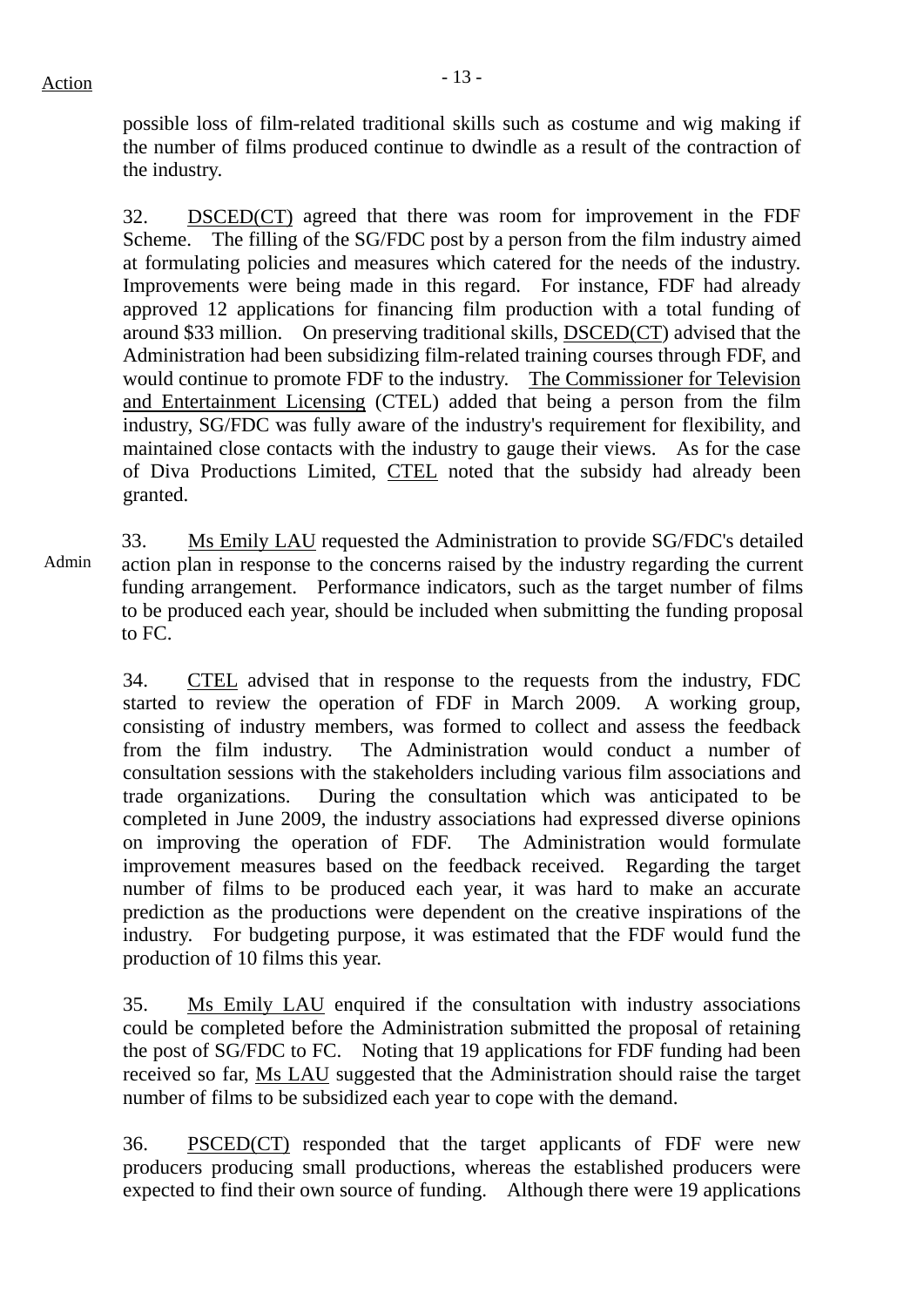Admin

for funding, not all of them were justified for the subsidy. The Administration therefore considered the target number of 10 films reasonable. Although the industry consultation was still underway, the Administration would provide response to the concerns raised by the industry when submitting its proposal to retain the post of SG/FDC to FC for consideration.

37. Mr LEE Wing-tat enquired about the Administration's initial response to the industry's call for improvements, including raising the ceiling of Government subsidy to \$15 million and streamlining the cumbersome application procedure. In response, CTEL advised that as diverse views were raised in the on-going consultation with industry associations, time was needed for analyzing the feedback and formulating an improvement proposal which would be widely accepted by the industry. The Administration had no predetermined views at this stage on the improvement proposal. Meanwhile, the Administration had been fine-tuning the application procedure in consultation with the industry, and had organized seminars and provided samples of the legal documents to the industry to facilitate their completion of the legal procedures relating to their applications.

38. As regards the result of the FDF Scheme, Ms Regina IP enquired about the FDF subsidized films which had managed to make a profit. DSCED(CT) advised that of the 12 FDF subsidized films, only two had been released to date. Taking into account proceeds from the Mainland market, the box office performance of both films was promising. Information on the rest of the films would be provided to members when available at a later stage. In this connection, Mr Paul TSE enquired if there was any requirement for the FDF subsidized film to make a profit. Noting recent concerns from the industry that too much emphasis had been put in pandering to the Mainland market by the Hong Kong film industry at the expense of creativity, he enquired if it was mandatory for FDF subsidized films to target the Mainland market. Mr TSE also enquired about other assistance provided to the industry in addition to the FDF.

> (*Post-meeting note*: The information provided by the Administration was circulated to members vide LC Paper No. CB(1)1799/08-09(02) on 2 June 2009.)

39. CTEL advised that the FDF aimed to provide financial support for the production of small and medium-sized films rather than to make a profit. Whilst it was common for big budget productions to engage big casts and well established directors, small and medium-sized productions provided a stepping stone for new entrants to enter the market. In vetting the funding applications, priority would be given to those films which were mainly shot and post-produced locally. Whilst the applicants had to provide a viable production budget for the film to the FDC, whether the film was targeted for the Mainland market was not a factor for consideration. On other assistance to the industry, CTEL advised that apart from the FDF, the FSO of TELA led by SG/FDC also provided a one-stop service for the industry in facilitating location shooting and promotion.